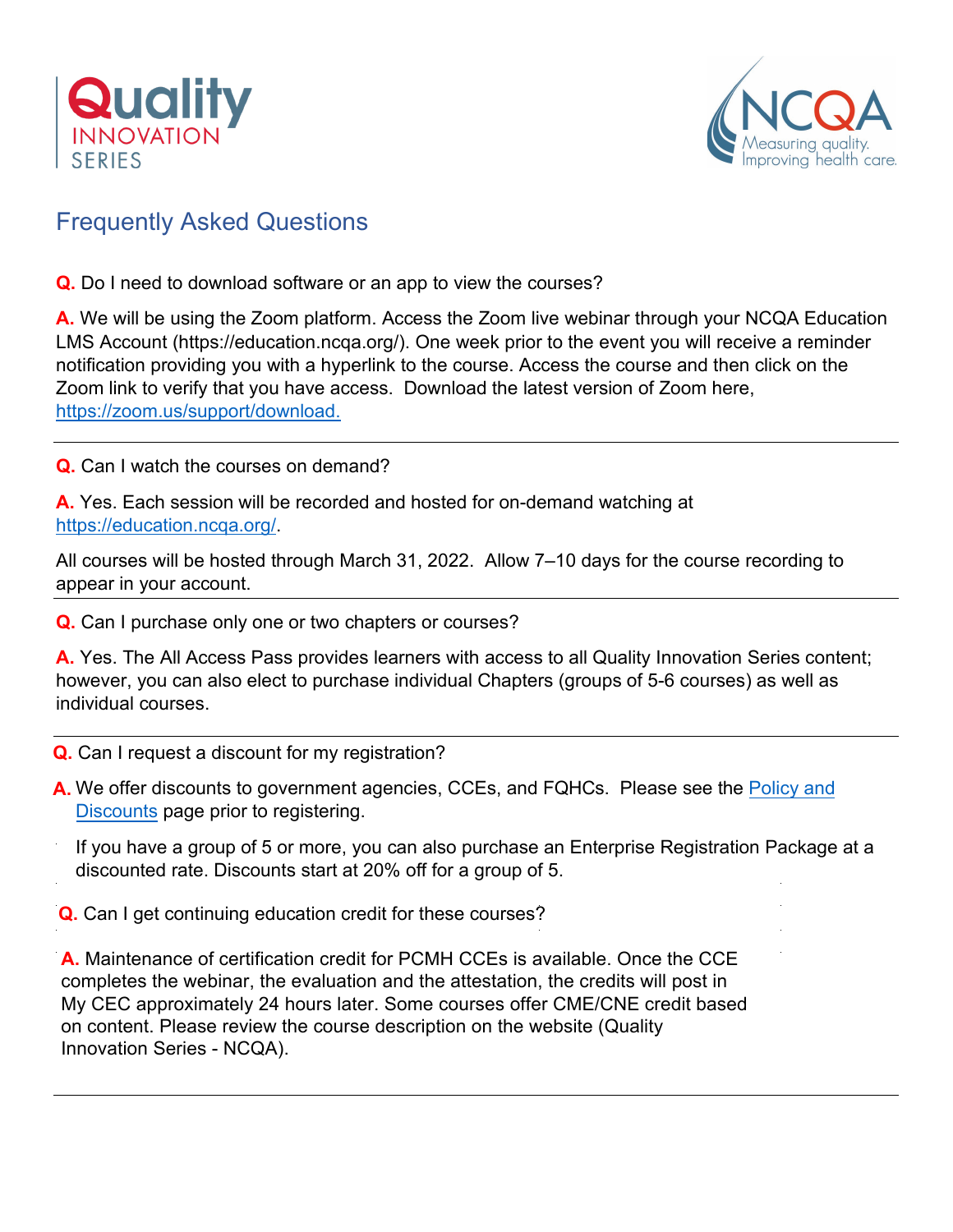



**Q.** I purchas[ed the All Access Pass. How](https://www.ncqa.org/education-training/quality-innovation-series/) do I access the courses?

**A.** When you purchase a Quality [Innovation Series Pass](https://education.ncqa.org/2021-quality-innovation-series/content/quality-innovation-series-2021-all-access-pass) or Session, you will receive a confirmation email confirming your registration. Then, 7 days prior to the live webinar, you will receive an email providing you with a hyperlink and instructions to access the course. You will receive your final reminder the day of the event. This will be provided for each course that you have purchased.

You can also access your purchased courses by logging in to your NCQA Education LMS Account at https://education.ncqa.org/. Use the same email and password you used to sign-up for the course (it is also the same login as your my.ncqa.org account). If you don't have your account password, please use the forgot password options. Once logged in, select My account >> My activities >> Pending activities >> Click on the title of the event to access the course page.

If you have are having trouble accessing your account or if you have any other questions, please contact NCQA at [my.ncqa.org/questions.](https://my.ncqa.org/questions) Once logged in, select My Questions >> Ask a Question >> Orders >> Register for Education Seminar.

**Q.** Can I add these courses to my calendar?

A. Once you have registered for the course, [sign into your account.](https://education.ncqa.org/) Under My Courses select the event you want to add to your calendar. On the overview tab you will find the add to calendar option under the course summary.

**Q.** Will slides be available for each course?

**A.** Yes. If a presenter uses slides in a session, the slides will be available as downloadable file within the course for each session.

**Q.** Can I share a course with my colleagues if we will not be attending the same courses?

**A.** No. Each paid registrant will have access to the sessions in their purchased package. Registrants are prohibited from sharing their account information.

**Q.** Can I register a group of learners?

A. Yes. If you have a group of 5 or more learners, you can purchase an **Enterprise Registration** [Package.](https://www.ncqa.org/education-training/quality-innovation-series/education-training-quality-innovation-series-enterprise-licenses/) Discounts begin at 20% off for a group of 5 and up to 50% off for a group of 100 or more. For questions or to purchase an Enterprise Registration Package, please contact Zach Baldwin at [baldwin@ncqa.org.](mailto:baldwin@ncqa.org)

**Q.** Can my organization sponsor the Quality Innovation Series?

**A.** Yes. If you are interested in sponsoring the Quality Innovation Series, please contact Zach Baldwin at [baldwin@ncqa.org.](mailto:baldwin@ncqa.org)